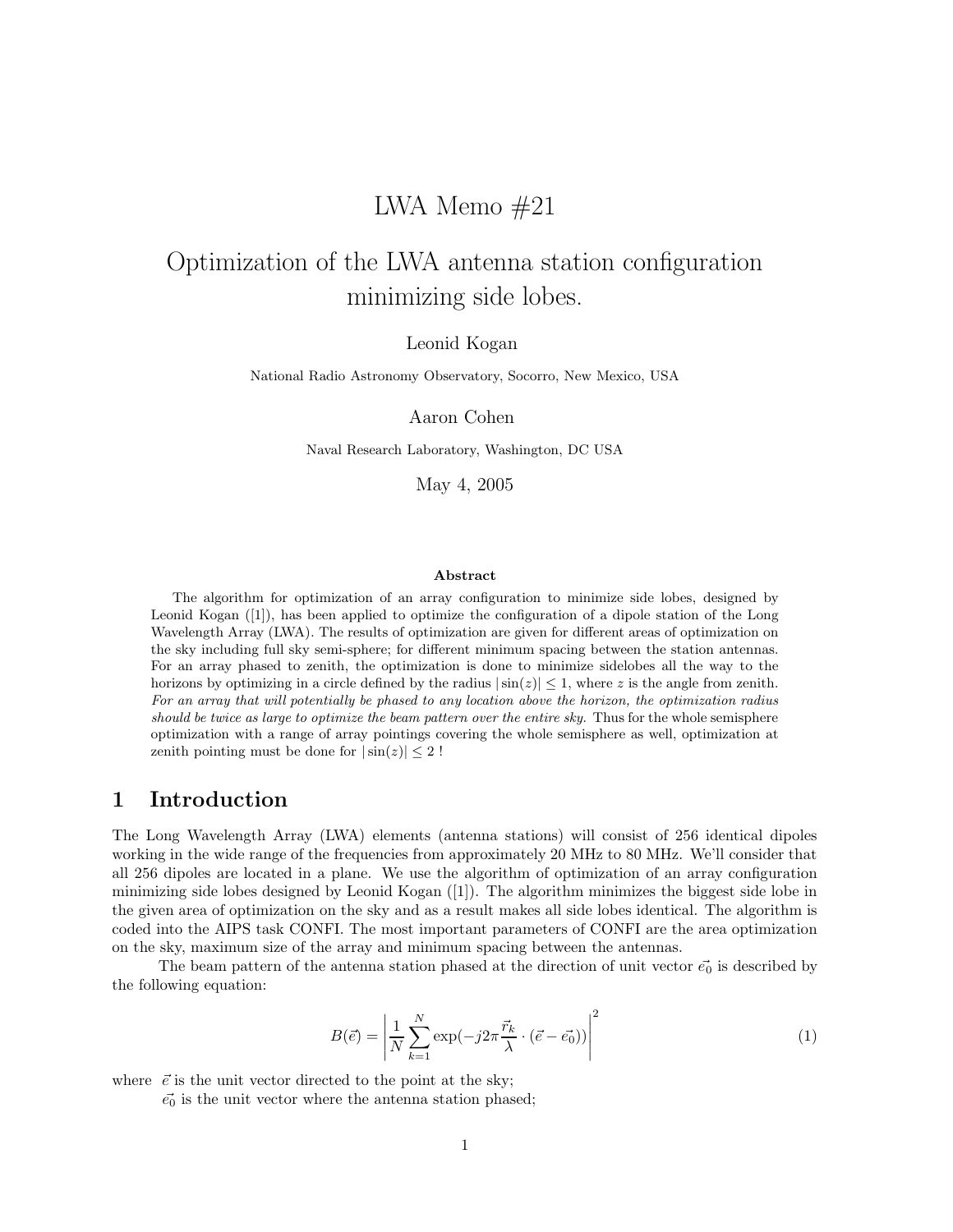$\vec{r}_k$  is the position of antenna k;  $\lambda$  is the wavelength; N is number of antennas in the array; · in the exponent stands for the scalar product of the vectors.

Let's choose the following natural coordinate system for vectors  $\vec{r_k}$  and  $\vec{e}, \vec{e_0}$ :  $\vec{u}, \vec{v}$  are located at the station plane and are perpendicular to each other;  $\vec{w}$  is perpendicular to the station plane (Figure (1)).

If all antennas are located in the  $u - v$  plane then the w coordinate of the antenna position is zero for all antennas. If the array is phased to the perpendicular direction (relatively the array plane), then we have  $\vec{e_0} = \{0, 0, 1\}$ , and therefore the scalar product of the vector  $\vec{e_0}$  with any antenna position vector is equal to 0 and can be removed from Equation (1)

Vector  $\vec{e}$  at the chosen coordinate system is determined as:  $\vec{e} = {\sin(z) * \cos(az), \sin(z) * \sin(az), \cos(z)}$ 

where  $z$  is the angle between  $\vec{e}$  and zenith to the station plane  $az$  is azimuth of  $\vec{e}$  at the station plane

The w component of  $\vec{e}$  (cos(z)) does not contribute to the scalar product in the case of the plane array (our case) because all antenna position vectors have zero w components.

Typically another coordinate system is used for the sky position description: the w-axis is directed to the center of the considered sky area. In our case the w-axis can be directed towards the vector  $\vec{e_0}$ . Such a coordinate system is useful for a small field of view (high frequency VLA) but has some disadvantages for such a wide field of view array as an LWA station, which is virtually the entire sky. The chosen coordinate system has the following advantages:

1. It needs only one parameter 'z' to describe a big physically motivated area on the sky. For example the full semisphere is described as  $|z| \le 90^\circ, |\sin(z)| \le 1$ .

2. The chosen coordinate system allows one to forget about the w component of the vector  $\vec{e}$  for any direction of pointing  $(\vec{e_0})$ .

3. The area of optimization carried out for phasing to zenith  $(\vec{e_0} = \{0, 0, 1\})$  can simply be shifted linearly to the desired pointing if we consider  $\sin(z)$  instead of z at the plane reproduction of the sky. This fact will be demonstrated in a following section of this memo.

#### 2 Some results for the station phased to zenith

We started optimization with an initial configuration of a hexagon configuration (Figure 2). If we set the antenna station size as a circle with diameter 100 meters then the spacing is  $\sim$  5.5m. We carried out the optimization with minimum allowing spacing 2m, and at the highest LWA frequency of 80 MHz  $(\lambda = 3.75m)$ , considering that the effective circle of optimization will be even greater at longer wavelengths. (Figure 3 shows an example of the station configuration after optimization.) We carried out two sets of optimization:

1. radius optimization 60°,  $|\sin(z)| = 0.87$ .

2. radius optimization  $90^\circ$ ,  $\left|\sin(z)\right| = 1.00$ . The full semisphere.

In the first case the maximum side lobe level in the optimization region is only 0.0025 (26dB). In the second case the maximum side lobe level is 0.007 (21.5dB). The question is what is better: 21.5dB for the whole sky semisphere or 26dB but only optimized within 60° from zenith? Figure 4 shows the flat behavior of the side lobes inside of the optimization area, as expected within this optimized region.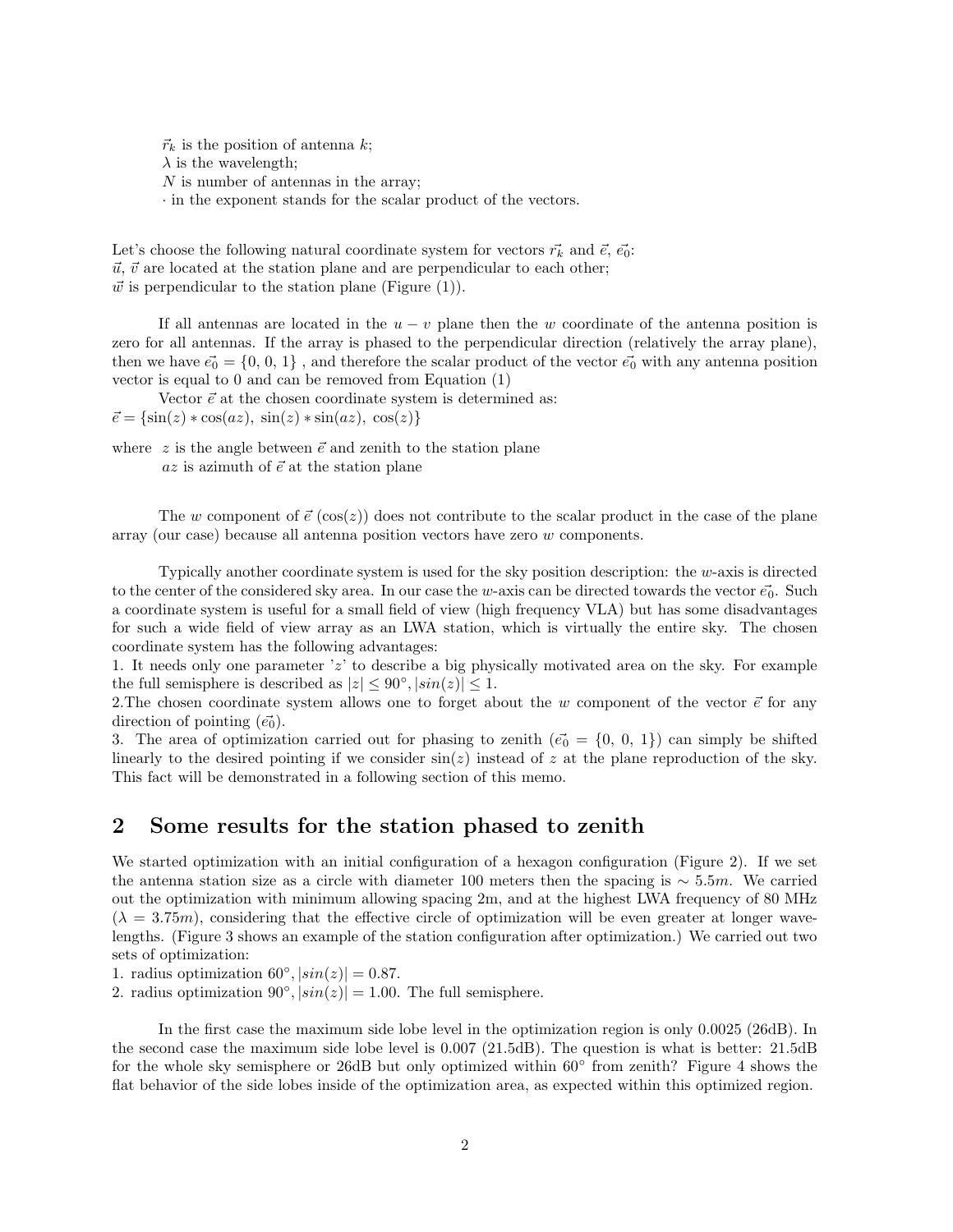We carried out the optimization starting with an expanded hexagon configuration where the density of antennas decreases towards the edge. The array size was selected as circle of 110m diameter with spacing at the center 3m allowing the minimum spacing at the optimization process 2m. The optimization was carried out for the whole semisphere  $|z| < 90^\circ, |\sin(z)| < 1$  The resulting beam pattern is shown in Figure 4.

#### 3 The station phased for an arbitrary direction

The configuration found at the optimization at zenith (see Figure 4) was used to calculate the beam pattern phased towards  $|z0| = 60^{\circ}$ ,  $|az0| = 45^{\circ}$  as an example. The calculation of the beam pattern has been done using Equation (1). Equation (1) describes the move from zenith to the given direction of phasing as a linear shift if we use  $sin(z)$  instead of z. Figure 5 confirms this fact. Looking at Figure 5, we can see that having optimized the side lobes inside the whole semisphere (for the array phased to zenith) we have a big non optimized area at the low-right area when the array is phased towards the up-left corner of the semisphere. Therefore we need to make the optimization radius twice as large when optimizing the beam pattern of an array phased to zenith if we want to have low side lobes everywhere for the array phased up to edge of the field of view. In particular for the whole semisphere we have to carry out optimization at the following range of  $\sin(z)$ :  $|\sin(z)| < 2$ 

### 4 Conclusion

The ability to optimize an LWA dipole station configuration minimizing side lobes throughout the entire sky field for any pointing in the sky has been demonstrated. However, there is a trade-off between the achieved level of the side lobes and other factors such as sky area of optimization, size of the array, minimum spacing between antennas and other factors. The optimization can be done with the array phased to zenith. We need to double the radius of the optimization region of the beam pattern of the array phased to zenith in order to have low sidelobes for the whole sky for the array phased up to any pointing in the sky. In particular for the whole semisphere we have to carry out optimization at the following range of  $\sin(z)$ :  $|\sin(z)| < 2$ 

#### References

[1] L. Kogan, Optimizing a Large Array Configuration to Minimize the Side lobes, IEEE Transactions on Antennas and Propagation, vol 48, NO 7, July 2000, p 1075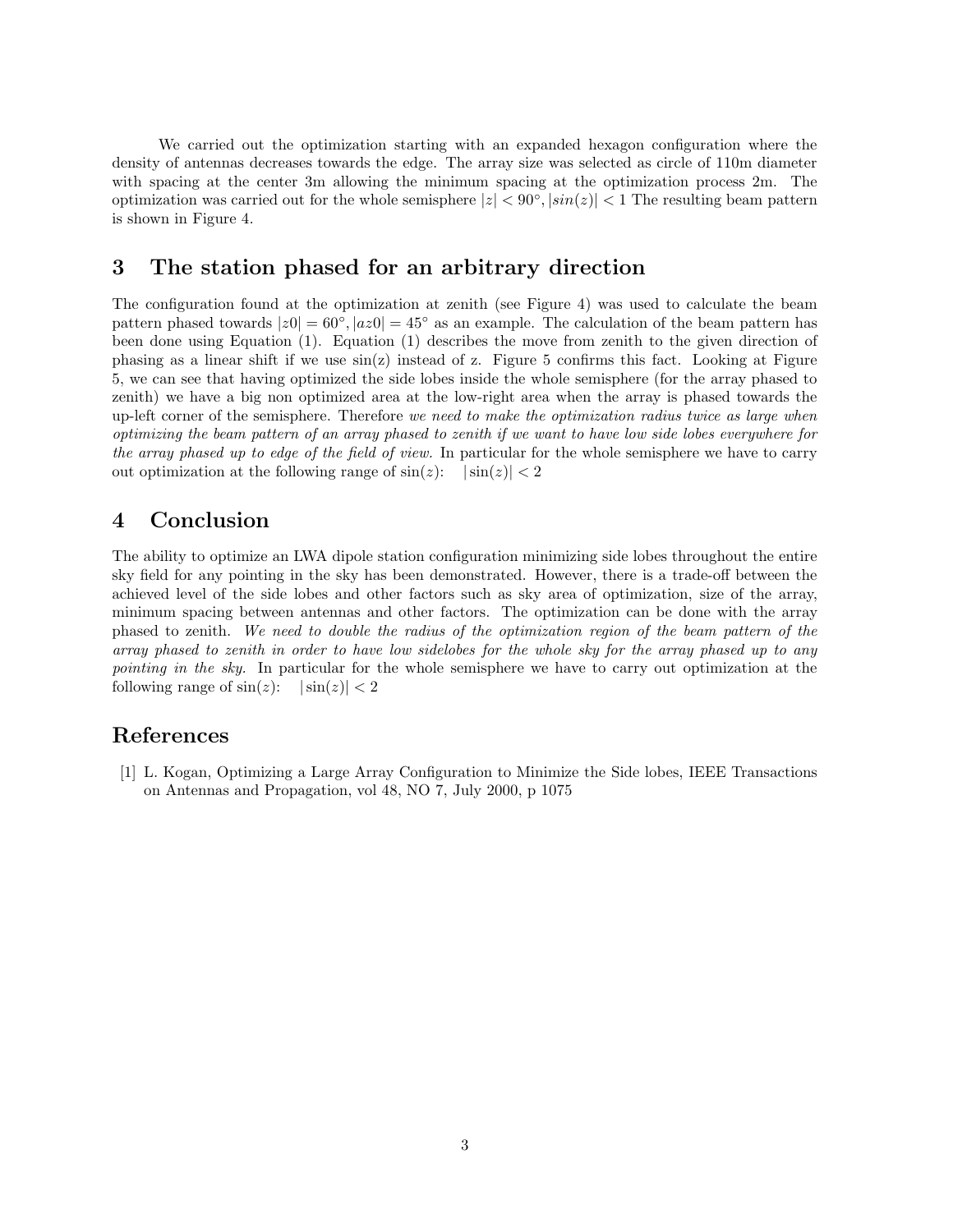

Figure 1: Coordinate system of the antenna station. The array antennas are located in the  $u - v$  plane. The w-axis is perpendicular to the array plane. The angle  $z$  is the angle between the w-axis and the given direction on the sky. The angle az is the azimuth of the given direction on the sky at the array plane.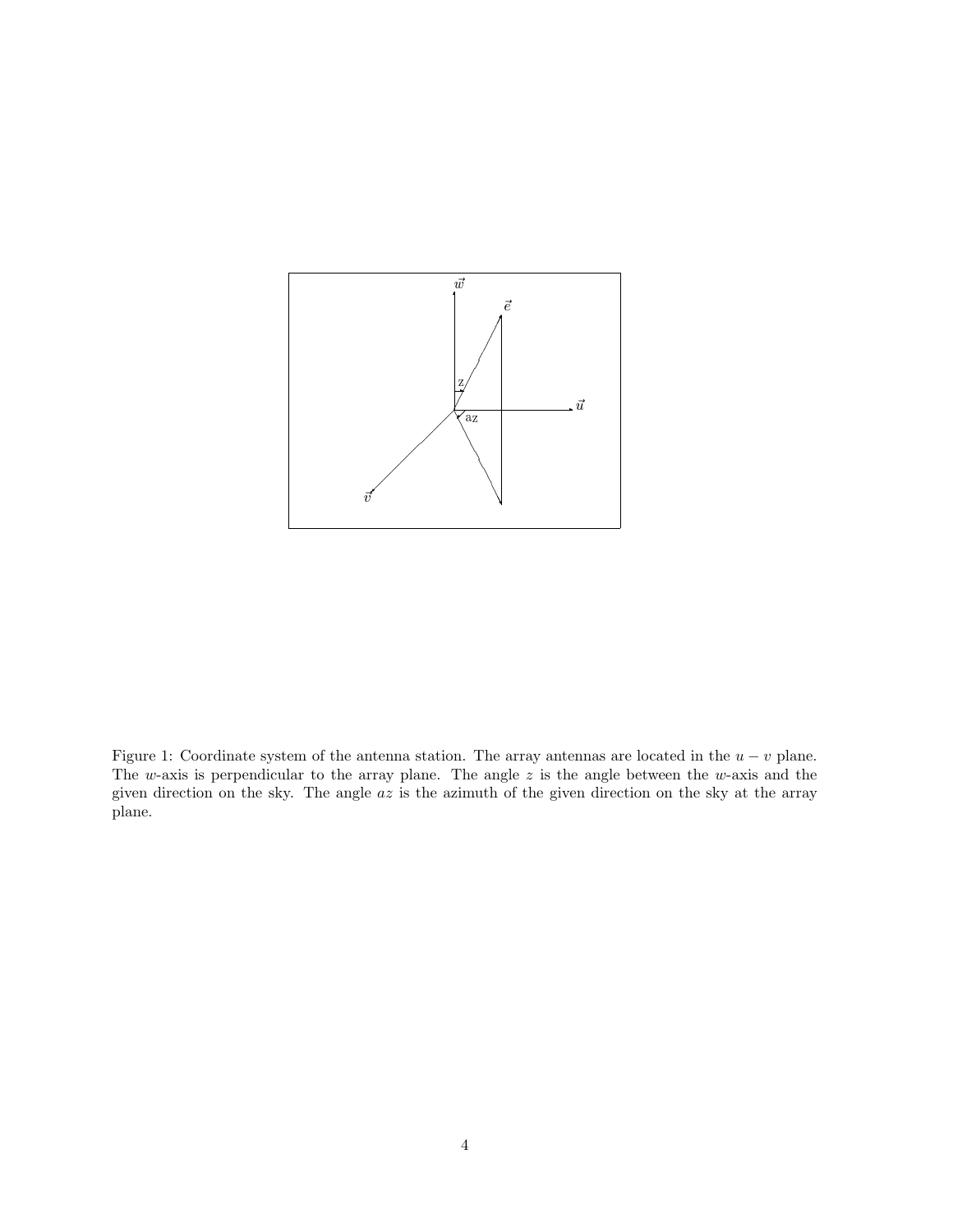

Figure 2: Hexagonal station configuration used as a starting point for the optimization.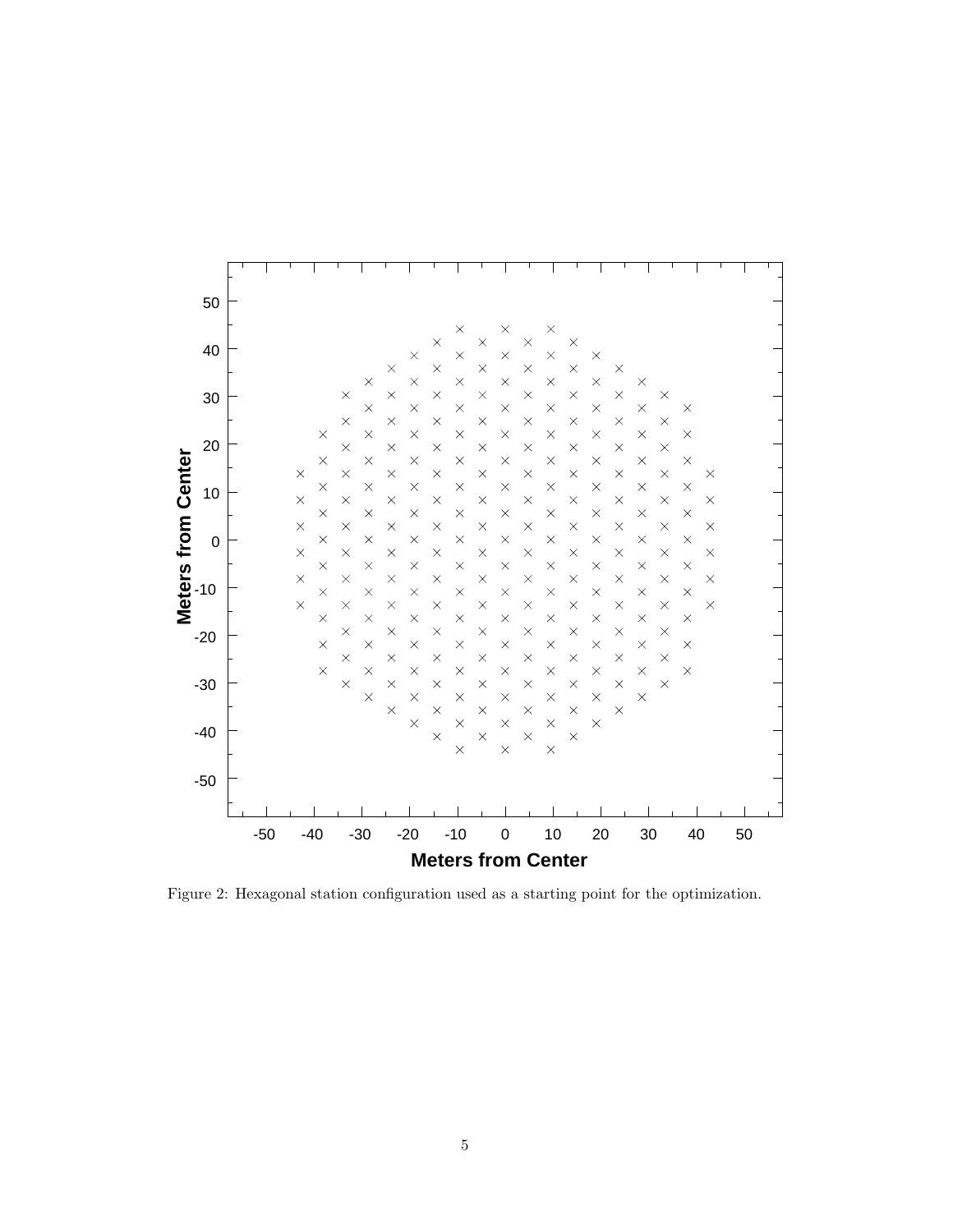

Figure 3: Station configuration after being optimized for sidelobe suppression with the constraint of a 2.0 meter minimum spacing between dipoles.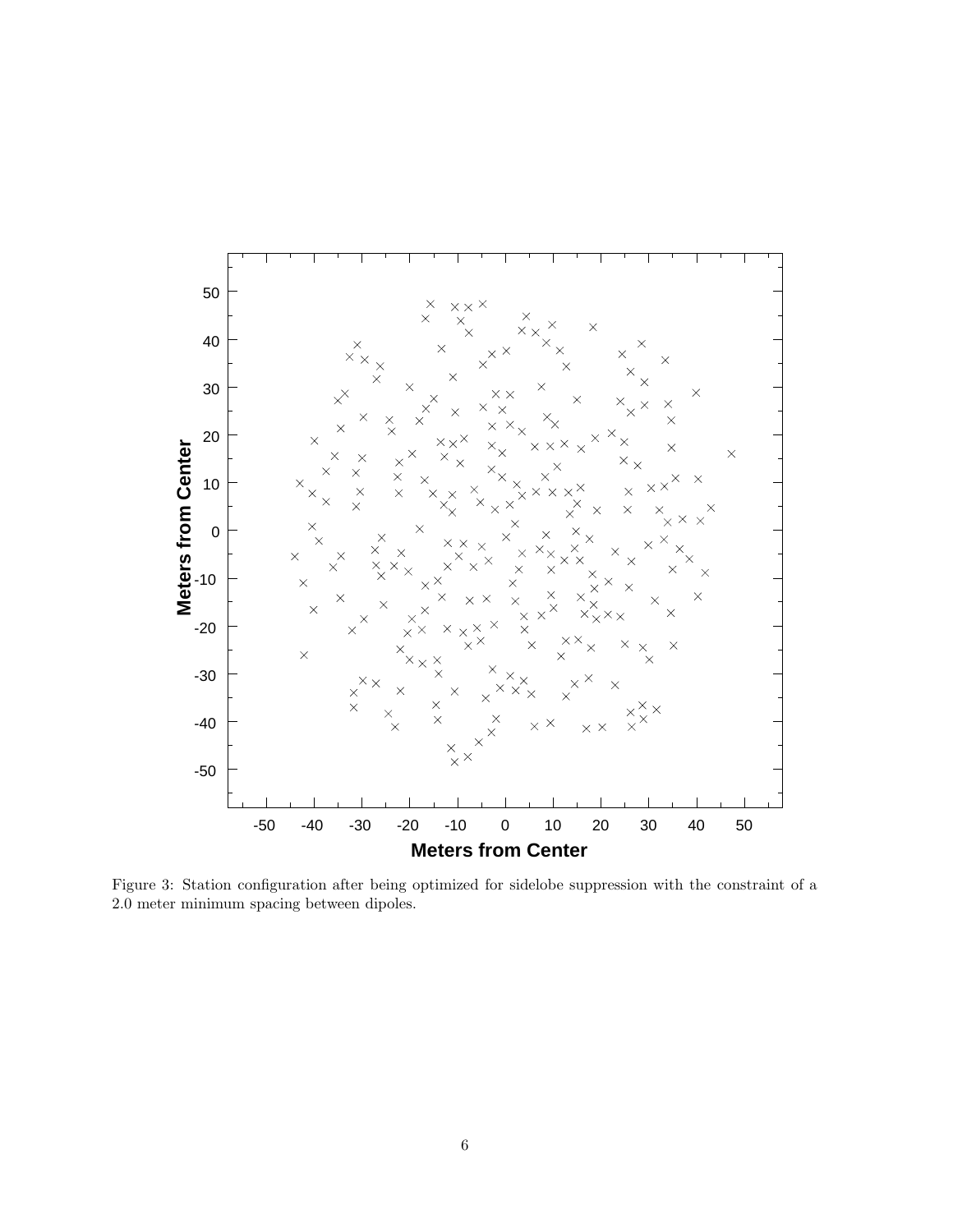

Figure 4: The two dimensional beam pattern created as a result of the optimization of the array with 256 antennas located inside of the circle 110 m diameter with minimum spacing 2 meters. The sky area of optimization is the whole semisphere  $|z| \leq 90^{\circ}, |sin(z)| < 1$ . The polar coordinate at the plane corresponds to the radius equaled  $|\sin(z)|$ . The side lobes are less than 0.0056 (22.5dB) inside of the circle  $|z| < 90^\circ, |\sin(z)| < 1$